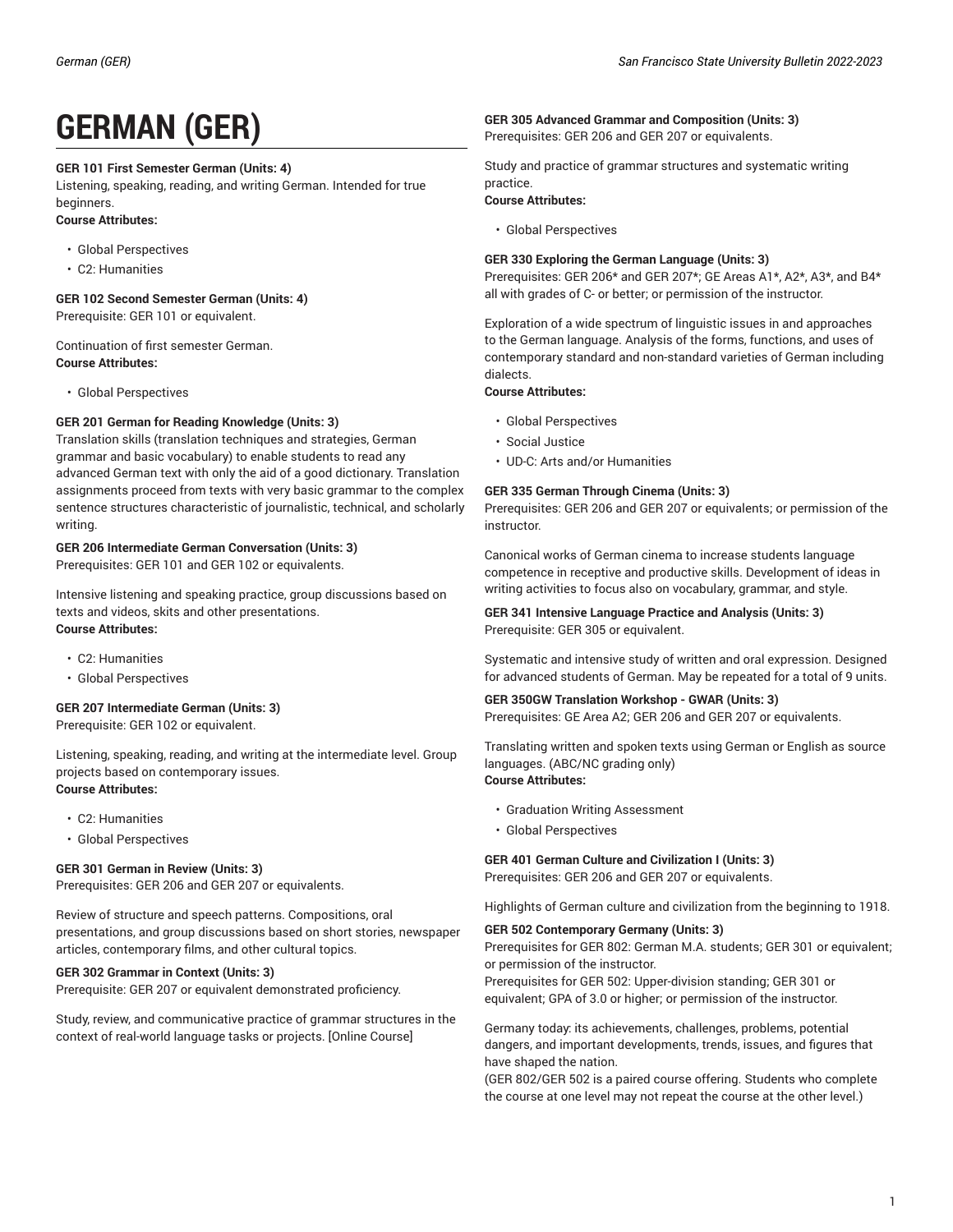#### **GER 510 German Literature I (Units: 3)**

Prerequisites: GER 206 and GER 207 or equivalents.

Literary development from the Middle Ages through the Age of Goethe.

#### **GER 511 German Literature II (Units: 3)**

Prerequisites: GER 206 and GER 207 or equivalents.

Literary development from early 19th century to the present.

#### **GER 513 The Shifting Contours of Blackness in German Literature, Philosophy, and Film (Units: 3)**

Prerequisites: GE Areas A1\*, A2\*, A3\*, and B4\* all with grades of C- or better or permission of the instructor.

Exploration of the shifting contours of blackness in Germany from the 18th century to the present. Exploration of the various conceptions of "race" in a variety of fields such as German history, literature, biology, medicine, and popular culture. Emphasis on some of the crucial paradigms in the shifting concepts of race regarding culture, identity, and biology as seen in the context of the German Enlightenment, European and American colonialism, the Holocaust, and the literary and filmic representation in postwar Germany. [Taught in English]

#### **GER 514 Political Violence and Terrorism in German History, Film, and Visual Media (Units: 3)**

Prerequisite: Upper-division standing or permission of the instructor.

Examination of the history of political violence and terrorism - its history, its causes, aims, and forms in Germany. Multidisciplinary approach to develop the knowledge and skills needed to examine the particularities of political violence and terrorism in Germany in the 20th and 21st century as seen in political manifestos, history, films, modern technology, and caricatures. Taught in English. All materials are available in English. (This course is offered as GER 514, HIST 514, I R 514, and PLSI 514. Students may not repeat the course under an alternate prefix.)

# **GER 530 Die Deutsche Romantik (Units: 3)**

Prerequisite: A 300-level GER course.

Themes, symbols, and structures in German romantic writers and their position within the larger context of their times and modern thought. A voyage into the self and out into the cosmos.

# **GER 532 The German Idealist Tradition (Units: 3)**

Prerequisite for GER 832: Graduate German students or permission of the instructor.

Prerequisites for GER 532: Upper-division standing; GPA of 3.0 or higher; or permission of the instructor.

Introduction to the rich intellectual history of the literary movement Strum und Drang ("Storm and Stress") (1770-1784) that marks the beginning of literary and philosophical idealism in Germany culminating in Weimar Classicism (1786-1832).

(GER 832/GER 532 is a paired course offering. Students who complete the course at one level may not repeat the course at the other level.)

# **GER 535 The German Novella of the 19th and 20th Centuries (Units: 3)**

Prerequisite for GER 835: Graduate standing or permission of the instructor.

Prerequisites for GER 535: Upper-division standing; a 300-level GER course; GPA of 3.0 or better; or permission of the instructor.

Explore exemplary works of the novella genre from the 19th to 20thcentury German literature. Analyze how art responds to the changing political situation in Germany and how various literary movements react to each other aesthetically and politically.

(GER 835/GER 535 is a paired course offering. Students who complete the course at one level may not repeat the course at the other level.)

### **GER 556 19th and 20th Century German Plays (Units: 3)**

Prerequisite for GER 856: Graduate standing or permission of the instructor.

Prerequisites for GER 556: Upper-division standing; a 300-level GER course; GPA of 3.0 or higher; or permission of the instructor.

Major works of representative playwrights of the 19th and 20th centuries. (GER 856/GER 556 is a paired course offering. Students who complete the course at one level may not repeat the course at the other level.)

# **GER 600 Mobility, Travel, and Identity in English (Units: 3)**

Prerequisites: GE Areas A1\*, A2\*, A3\*, B4\*, and E\* all with grades of C- or better or permission of the instructor.

Explore questions of mobility, travel, and identity in contemporary German, Austrian, and Swiss literature and culture in relation to historical, socio-political, and cultural contexts. [Taught in English] **Course Attributes:**

- UD-C: Arts and/or Humanities
- Global Perspectives

#### **GER 613 Weimar Literature (Units: 3)**

Prerequisite for GER 813: Graduate standing or permission of the instructor.

Prerequisites for GER 613: Upper-division standing; GPA of 3.0 or higher; or permission of the instructor.

Introduction to the Weimar Republic and its representation in exemplary works of literature in English translation. [Taught in English] (GER 813/GER 613 is a paired course offering. Students who complete the course at one level may not repeat the course at the other level.)

#### **GER 614 Crisis and Quest in English (Units: 3)**

Prerequisite: Upper-division standing or consent of the instructor.

Examination of the epistemological concerns displayed in Austrian and German culture between the turn of the century and the 1920s. Discussion of how writers and scientists tried to gain access to the unknown within the self. Exploration of various viewpoints about the unknown self including the unconscious, the sexual drive, the death instinct, the inaccessible totality, the unsayable, or as a visual projection of ethnic and sexual otherness.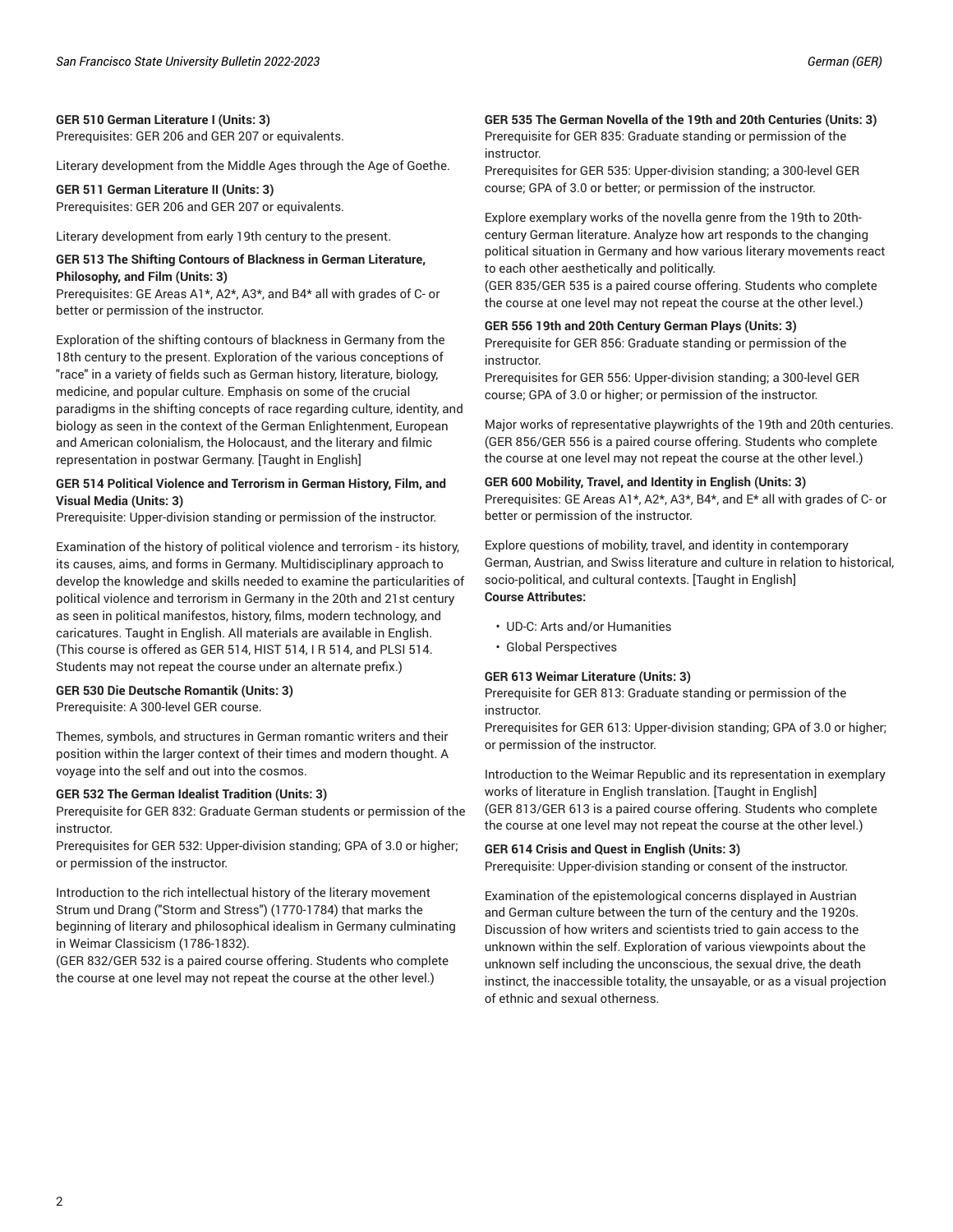# **GER 616 Postwar German Literature: The Past as Present (Units: 3)**

Prerequisite for GER 816: Graduate standing or permission of the instructor.

Prerequisites for GER 616: Upper-division standing; GPA of 3.0 or higher; or permission of the instructor.

A study of common themes in postwar German literature to the present. Authors included are Grass, Mann, Koeppen, and Maron. [Taught in English]

(GER 816/GER 616 is a paired course offering. Students who complete the course at one level may not repeat the course at the other level.)

## **GER 617 The Holocaust and Postwar Germany Taught in English (Units: 3)**

Prerequisite: GE Area E.

Holocaust in Postwar Germany as seen in exemplary works of literature, historical documents, and the Nuremberg trials. [Taught in English]

## **GER 620 German Comics in English: Encounters, Conflicts, and Changes (Units: 3)**

Prerequisites: GE Areas A1\*, A2\*, A3\*, and B4\* all with grades of C- or better or permission of the instructor.

Exploration of comics and graphic novels that depict encounters, conflicts, and changes in German history, society, and culture across the 20th and 21st centuries. Study of these works in connection with European and global experiences, events, and transformations. Taught in English. All materials are available in English. **Course Attributes:**

- UD-C: Arts and/or Humanities
- Global Perspectives
- Social Justice

#### **GER 699 Independent Study (Units: 1-3)**

Prerequisite: Permission of the department chair and instructor.

Written projects requiring critical analysis and interpretation of linguistic or literary problems. Material adapted to individual needs and interests. May be repeated for a total of 9 units.

### **GER 741 The Holocaust and Postwar Germany Taught in English (Units: 3)**

Prerequisite: Graduate standing in German, History, or Jewish Studies, or permission of the instructor.

The Holocaust in Postwar Germany as seen in exemplary works of literature, historical documents and Nuremberg trials. (Plus-minus letter grade only) [Taught in English]

(This course is offered as GER 741, HIST 741, and JS 741. Students may not repeat the course under an alternate prefix.)

# **GER 786 Great Theorists: Walter Benjamin (Units: 3)**

Prerequisite: Graduate standing or permission of the instructor.

Walter Benjamin, one of the premier thinkers of the 20th century, and a major influence on figures such as Hannah Arendt, Jacques Derrida, Michel Foucault and others. To thoroughly examine Benjamin is to make inquiries into the basis of thought for the previous century as well as our own.

(This course is offered as PLSI 786, GER 786, and HUM 725. Students may not repeat the course under an alternate prefix.)

#### **GER 802 Contemporary Germany (Units: 3)**

Prerequisites for GER 802: German M.A. students; GER 301 or equivalent; or permission of the instructor.

Prerequisites for GER 502: Upper-division standing; GER 301 or equivalent; GPA of 3.0 or higher; or permission of the instructor.

Germany today: its achievements, challenges, problems, potential dangers, and important developments, trends, issues, and figures that have shaped the nation.

(GER 802/GER 502 is a paired course offering. Students who complete the course at one level may not repeat the course at the other level.)

#### **GER 813 Weimar Literature (Units: 3)**

Prerequisite for GER 813: Graduate standing or permission of the instructor.

Prerequisites for GER 613: Upper-division standing; GPA of 3.0 or higher; or permission of the instructor.

Introduction to the Weimar Republic and its representation in exemplary works of literature in English translation. [Taught in English] (GER 813/GER 613 is a paired course offering. Students who complete the course at one level may not repeat the course at the other level.)

### **GER 816 Postwar German Literature: The Past as Present (Units: 3)**

Prerequisite for GER 816: Graduate standing or permission of the instructor.

Prerequisites for GER 616: Upper-division standing; GPA of 3.0 or higher; or permission of the instructor.

A study of common themes in postwar German literature to the present. Authors included are Grass, Mann, Koeppen, and Maron. [Taught in English]

(GER 816/GER 616 is a paired course offering. Students who complete the course at one level may not repeat the course at the other level.)

#### **GER 830 Die Deutsche Romantik (Units: 3)**

Prerequisites: Graduate German students; GER 301; or permission of the instructor.

Themes, symbols, and structures in German romantic writers and their position within the larger context of their times and modern thought. A voyage into the self and out into the cosmos.

#### **GER 831 Seminar in Literary Movements or Periods (Units: 3)**

Prerequisite: Graduate German students or permission of the instructor.

German literary movements or literary periods. Topic to be specified in Class Schedule. May be repeated when movements or periods vary. **Topics:**

- 1. Literature of the Age of Chivalry
- 2. Barock und Aufklarung

#### **GER 832 The German Idealist Tradition (Units: 3)**

Prerequisite for GER 832: Graduate German students or permission of the instructor.

Prerequisites for GER 532: Upper-division standing; GPA of 3.0 or higher; or permission of the instructor.

Introduction to the rich intellectual history of the literary movement Strum und Drang ("Storm and Stress") (1770-1784) that marks the beginning of literary and philosophical idealism in Germany culminating in Weimar Classicism (1786-1832).

(GER 832/GER 532 is a paired course offering. Students who complete the course at one level may not repeat the course at the other level.)